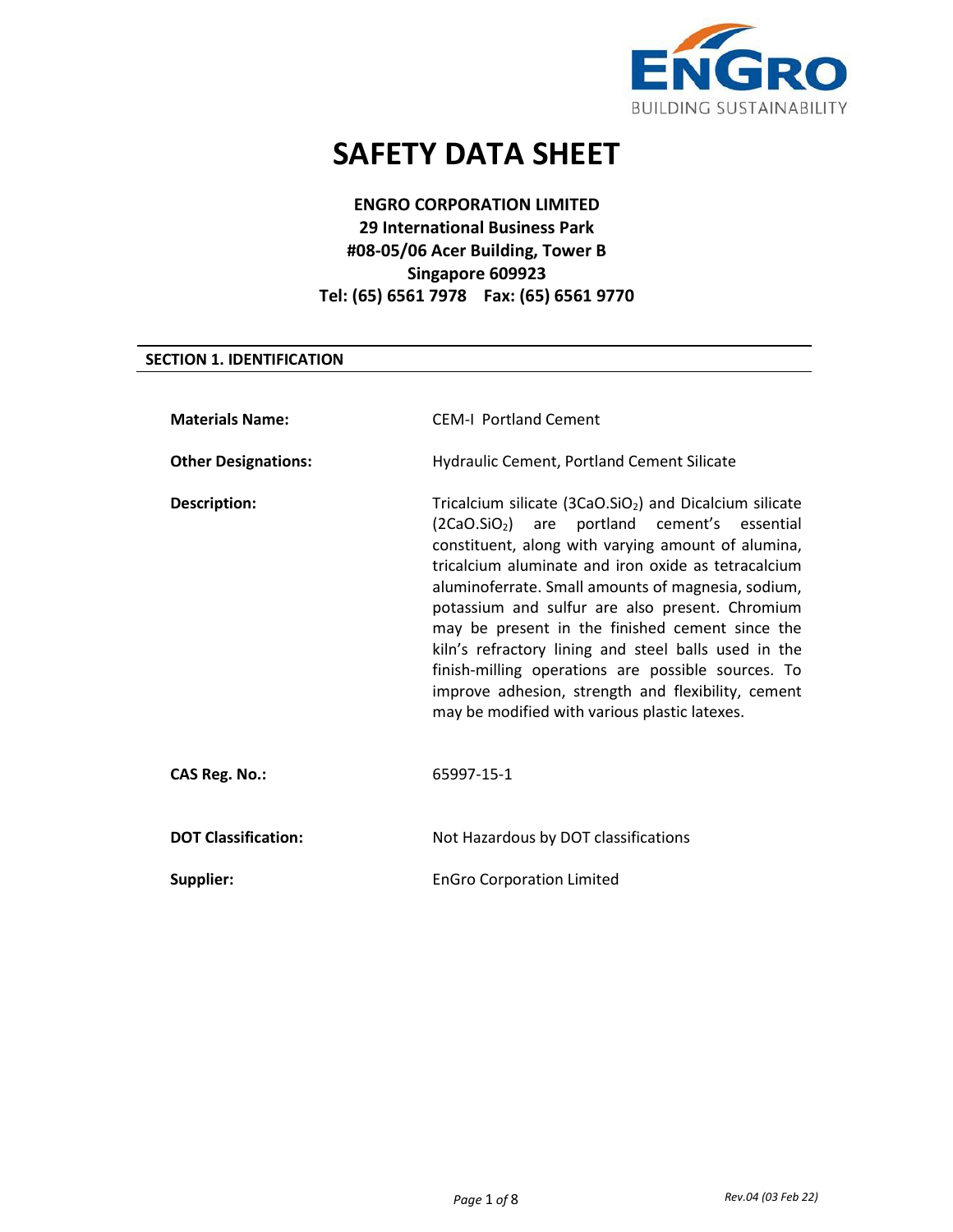

#### **SECTION 2. HAZARDS IDENTIFICATION**

**OSHA/HCS status:** This material is considered hazardous by the OSHA Hazard Communication Standard (29 CFR 1910.1200).

**Category Classification(s):** SKIN CORROSION/IRRITATION - Category 1 EYE DAMAGE - Category 1 SKIN SENSITIZATION - Category 1 CARCINOGENICITY/INHALATION - Category 1 SPECIFIC TARGET ORGAN TOXICITY (SINGLE EXPOSURE) [Respiratory tract irritation] – Category 3

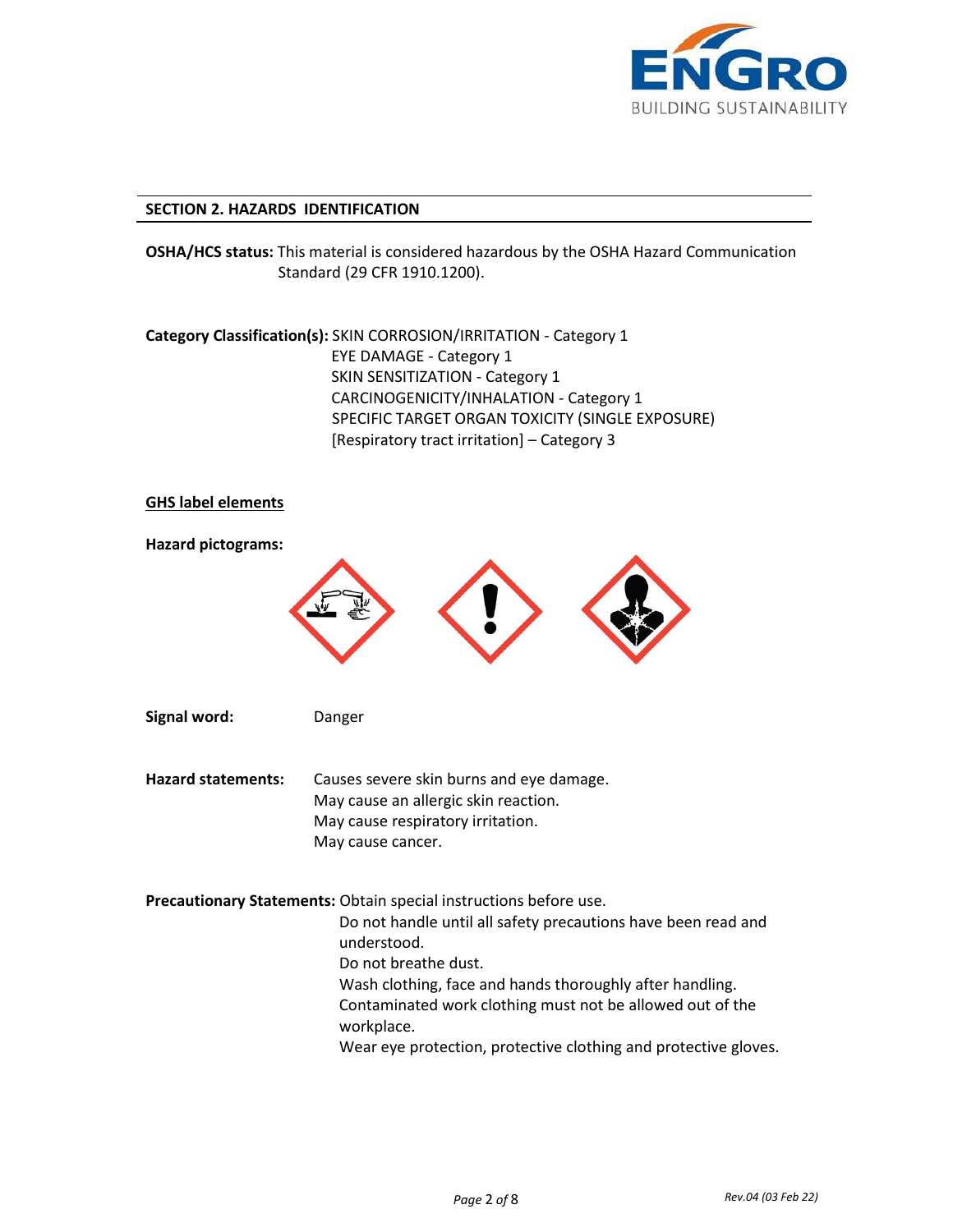

#### **SECTION 3. COMPOSITION / HAZARDOUS INFORMATION ON INGREDIENTS**

| <b>Typical Percent (%)</b><br><b>Hazardous Components</b> |             | *Limits and Toxicity Data                 |  |
|-----------------------------------------------------------|-------------|-------------------------------------------|--|
|                                                           |             |                                           |  |
| CaO (calcium oxide)                                       | 63-67       | 8 hr. TWA-PFL                             |  |
| $SiO2$ (silicon dioxide)                                  | $20 - 24$   | 10 mg/m <sup>3</sup> (total dust)         |  |
| $Al_2O_3$ (aluminum oxide)                                | $3 - 7$     |                                           |  |
| $Fe2O3$ (iron III oxide)                                  | $2.1 - 4.1$ | 8 hr. TWA-PFL                             |  |
| $SO3$ (sulfur trioxide)                                   | $1.0 - 3.0$ | 5 mg/m <sup>3</sup> (respirable fraction) |  |
| MgO (magnesium oxide)                                     | $1.0 - 4.0$ |                                           |  |
| K <sub>2</sub> O (potassium oxide)                        | $0.2 - 1.0$ | AGGIH TLV-TWA                             |  |
| Na <sub>2</sub> O (sodium monoxide)                       | $0.1 - 1.0$ | 10 mg/m <sup>3</sup> (nuisance dust)      |  |
| $Mn2O3$ (manganese trioxide)                              | $0.1 - 0.4$ | No toxicity data documented               |  |

\*Limits set for the compound as a whole, **NOT** the individual components.

#### **SECTION 4. FIRST AID MEASURES**

#### **EMERGENCY AND FIRST AID PROCEDURES**

**Skin Contact**: Remove contaminated shoes and clothing. Rinse affected area with large amounts of water followed by washing the area with soap and water. Contact medical assistance if necessary.

**Eye Contact**: Immediately flush eyes, including under eye lids, with copious amounts of water until victim is transported to an emergency medical facility. *Contact the physician immediately! This material can cause corneal edema!*

**Inhalation**: Move the victim to fresh air. If breathing is difficult, give oxygen; if victim is not breathing, give artificial breathing. Contact medical assistance if necessary.

**Ingestion**:Never give anything by mouth to an unconscious or convulsing person. If ingested, have the conscious victim drink 4 to 8 oz. of milk or water. Contact the physician immediately.

**Note to Physician**:Ingestion of large amounts of cement is unlikely. However, to prevent re-exposing the esophagus and the stomach, do not induce emesis or perform gastric lavage. Immediate dilution may prevent esophageal burns. For severe esophageal burns, consider esophagocopy within the first 24 hours. Neutralization with acidic agents is not advised because of the increased risk of exothermic burns. Water-mineral oil soaks may aid in the removal of hardened cement from the skin. Dried on cement is extremely difficult to remove; surgical debridement and possibly even skin grafting may be necessary. Consult an ophthalmologist for ocular burns. Consider topical mydriatic-cyclopelegics to guard against development for posterior synechiae and ciliary spasm.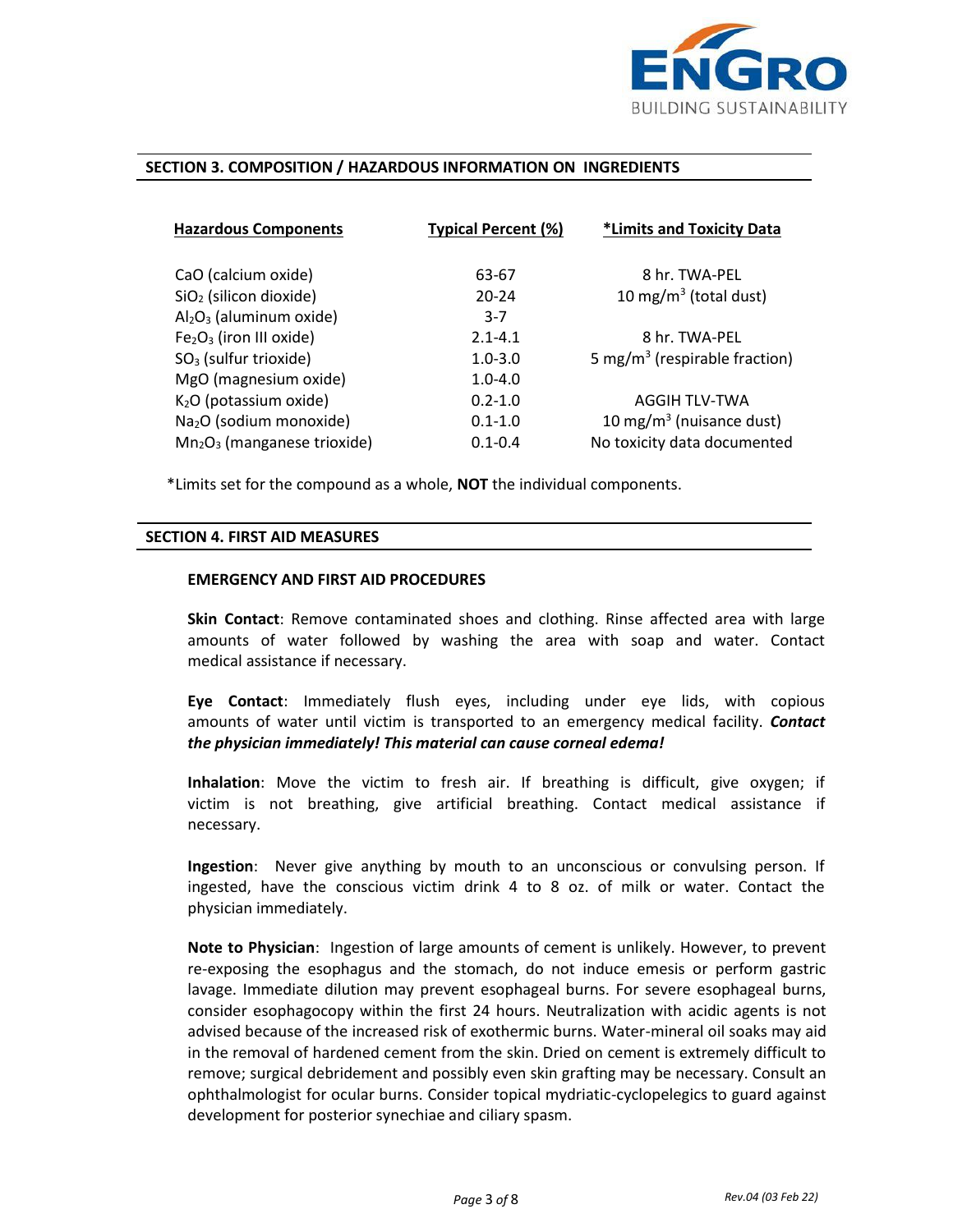

## **SECTION 5. FIRE-FIGHTING MEASURES**

| <b>Flash Point:</b>                          | Non-combustible                                                                                                                                                                      |  |
|----------------------------------------------|--------------------------------------------------------------------------------------------------------------------------------------------------------------------------------------|--|
| <b>Extinguishing Media:</b>                  | This media is non-combustible. Use extinguishing<br>media that is appropriate to the surrounding fire<br>(FPN).                                                                      |  |
| <b>Special Fire Fighting Procedures:</b>     | Since the fire may produce toxic fumes, wear a self<br>contained breathing apparatus (SCBA) with a full<br>facepiece operated in the pressure-demand<br>or<br>positive-pressure mode |  |
| <b>Unusual Fire &amp; Explosion Hazards:</b> | None reported                                                                                                                                                                        |  |
| Flammable Limits in Air (Volume %):          | N/A                                                                                                                                                                                  |  |
| <b>Lower Explosive Limit:</b>                | N/A                                                                                                                                                                                  |  |
| <b>Upper Explosive Limit:</b>                | N/A                                                                                                                                                                                  |  |

#### **SECTION 6. ACCIDENTAL RELEASE MEASURES**

**Steps to be taken if material is released or spilled**: Use dry clean-up methods that do not disperse dust into the air. Avoid actions that cause dust to become airborne. Avoid inhalation of dust and contact with skin. Wear appropriate personal protective equipment. Scrape up wet material and place in an appropriate container. Allow the material to "dry" before disposal.

| <b>SECTION 7. HANDLING AND STORAGE</b> |                                                                                                                                                                                                                                 |
|----------------------------------------|---------------------------------------------------------------------------------------------------------------------------------------------------------------------------------------------------------------------------------|
| <b>Neutralizing Agent:</b>             | None specified by manufacturer                                                                                                                                                                                                  |
| Precautions - Handling and Storing:    | None                                                                                                                                                                                                                            |
| Housekeeping:                          | Avoid actions cause the cement to become airborne<br>during clean-up such as dry sweeping or using<br>compressed air. Use HEPA Vacuum or thoroughly wet<br>with water to clean-up dust. Use PPE described in<br>Section 8 below |

**Do not** store or handle near food and beverages or smoking materials

**Respirable dust** may be generated during processing, handling and storage. The personal protection and controls identified in Section 8 of SDS should be applied as appropriate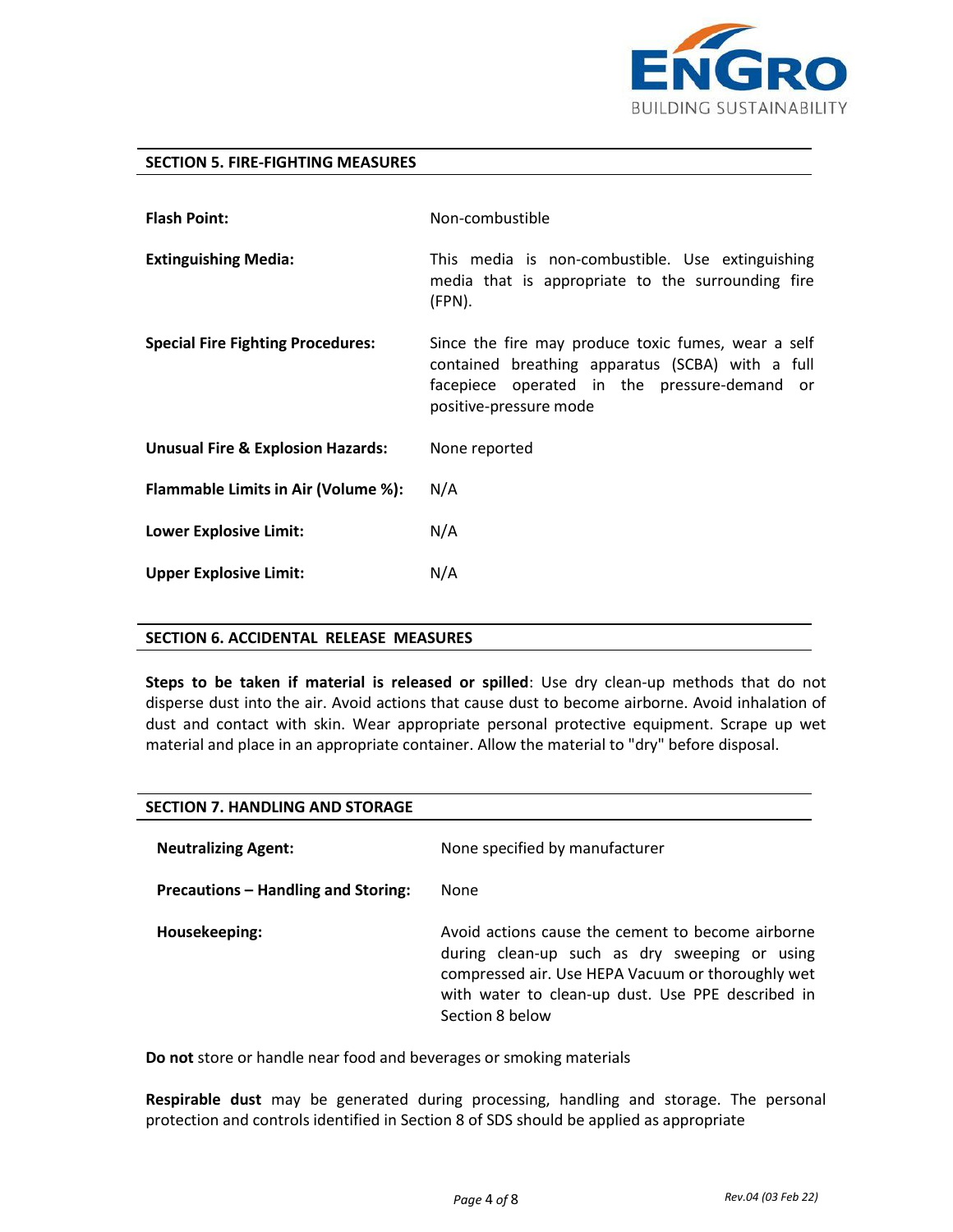

# **SECTION 8. EXPOSURE CONTROLS / PERSONAL PROTECTION**

| <b>Respiratory Protection:</b>     | The use of a NIOSH/MSHA approved respirator is<br>recommended, based on airborne concentrations                                              |
|------------------------------------|----------------------------------------------------------------------------------------------------------------------------------------------|
| <b>Ventilation:</b>                | Local exhaust can be used to control airborne<br>dust levels                                                                                 |
| <b>Protective Gloves:</b>          | Impervious gloves (FPN)                                                                                                                      |
| <b>Eye Protection:</b>             | ANSI approved chemical work goggles (FPN)                                                                                                    |
| <b>Other Protective Equipment:</b> | EMER eyewash & DLUGE SHWR meeting ANSI<br>design criteria (FPN). Use BARR creams, boots &<br>clothing to protect skin (SUPDAT)               |
| <b>Work Hygienic Practices:</b>    | Immediately after working with cement, shower<br>with soup & water, Precaution must be observed<br>because cement burns with little warning. |

# **SECTION 9. PHYSICAL / CHEMICAL CHARACTERISTICS**

| <b>Appearance and Odor:</b>                 | Grey (or white) powder and no odor |
|---------------------------------------------|------------------------------------|
| Vapor Pressure (mm Hg / 70 <sup>°</sup> F): | $0 \text{ mm}$                     |
| Specific Gravity (H <sub>2</sub> O=1):      | 3.15                               |
| <b>Vapor Pressure:</b>                      | N/A                                |
| <b>Evaporation Rate:</b>                    | N/A                                |
| <b>Vapor Density:</b>                       | N/A                                |
| pH:                                         | 12 (wet cement)                    |
| <b>Boiling Point</b>                        | N/A                                |
| <b>Solubility in Water:</b>                 | Slightly (0.1-1.0%)                |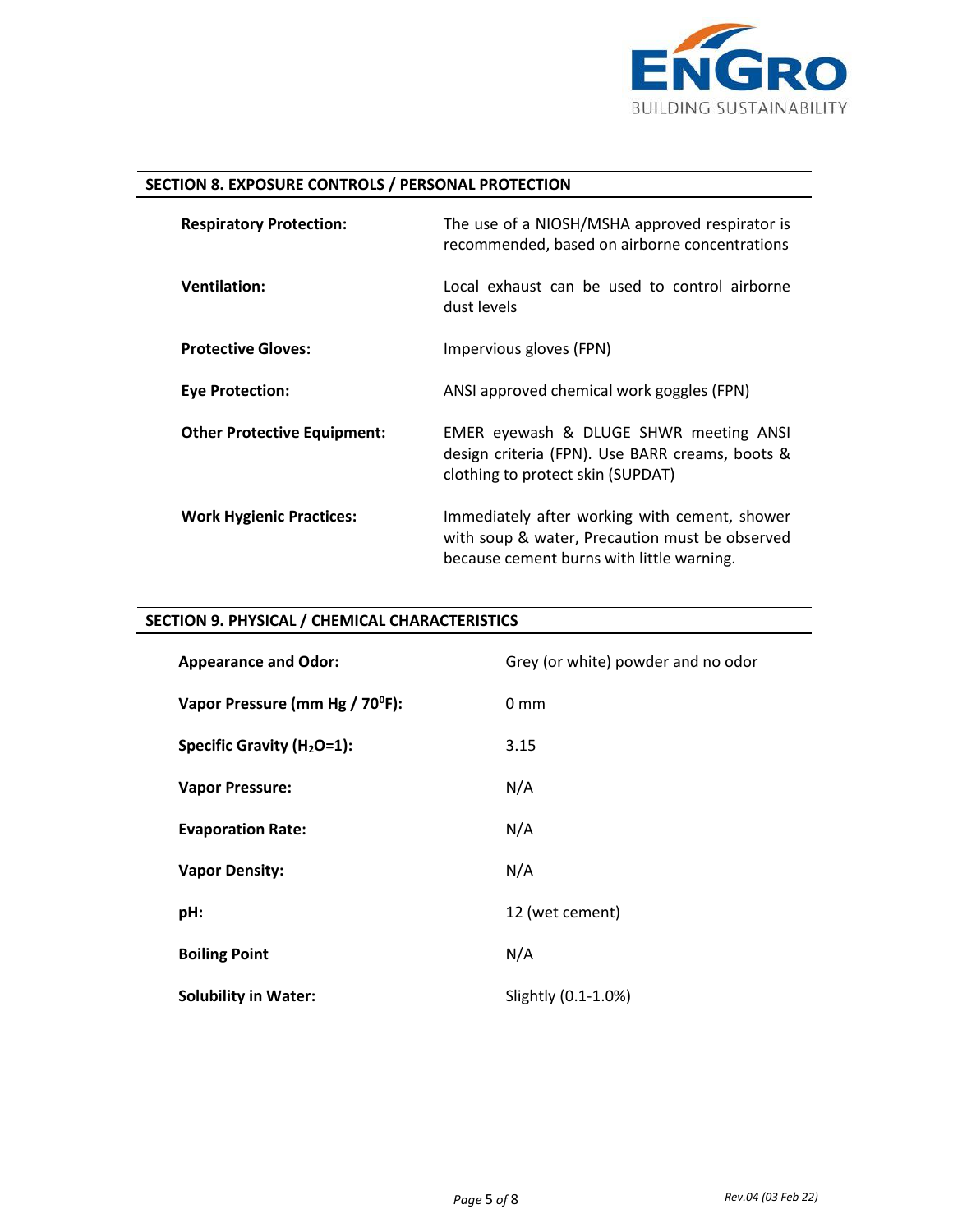

#### **SECTION 10. STABILITY AND REACTIVITY**

| Stability:                                  | Stable                              |
|---------------------------------------------|-------------------------------------|
| <b>Conditions to Avoid (Stability):</b>     | Avoid moisture. Keep dry until used |
| <b>Materials to Avoid:</b>                  | <b>None</b>                         |
| Incompatibility:                            | <b>None</b>                         |
| <b>Hazardous Decomposition/By-products:</b> | None                                |
| <b>Hazardous Polymerization:</b>            | Not relevant                        |

#### **SECTION 11. TOXICOLOGICAL**

**Route of Entry:** Inhalation, Skin and Ingestion

**Health Hazard (Acute and chronic)**:Portland cement is a nuisance dust and an irritant to skin, eyes and mucous membranes. Its principle health hazard occurs from the formation of alkaline calcium hydroxide (forming from the addition of water to Portland cement), and this material is abrasive and can burn the skin. Dry cement will not cause alkaline burns. Some individuals appear to tolerate brief contact with wet cement but others develop extensive skin burns. Repeated or prolong skin exposure can cause dermatitis, including skin dryness, fissures, eczematous rashes and dystrophy of the nails. Extensive burns with dermal necrosis can occur. Allergic dermatitis may result from the presence of heavy metal such as chromium in the mixture.

Splashes into the eyes can cause corneal edema. Ingestion of the powder may cause burns in the esophagus and stomach. Chronic bronchitis may result from long term exposure. There are reports of x-ray changes without symptoms in cement workers exposed to Portland cement. Other studies showing x-rays changes with pulmonary symptoms are noted in workers exposed primarily to the silica-containing products in Portland cement.

**Signs and Symptoms of Exposure**:Inhalation symptoms include eye, nose and upper respiratory tract irritation, cough, expectoration, shortness of breath and wheezing. Within 12 to 48 hours after 1 to 6 hours exposures, first second and third degree burns may occur. There may be no obvious pain at the time of exposure. Allergic reactions and changes in x-rays are also sign of exposure.

**Medical Conditions Aggravated By Exposure**: Individuals with a sensitivity to hexachromium salts should avoid exposure. Individuals with chronic respiratory disorder or skin diseases should minimize exposure.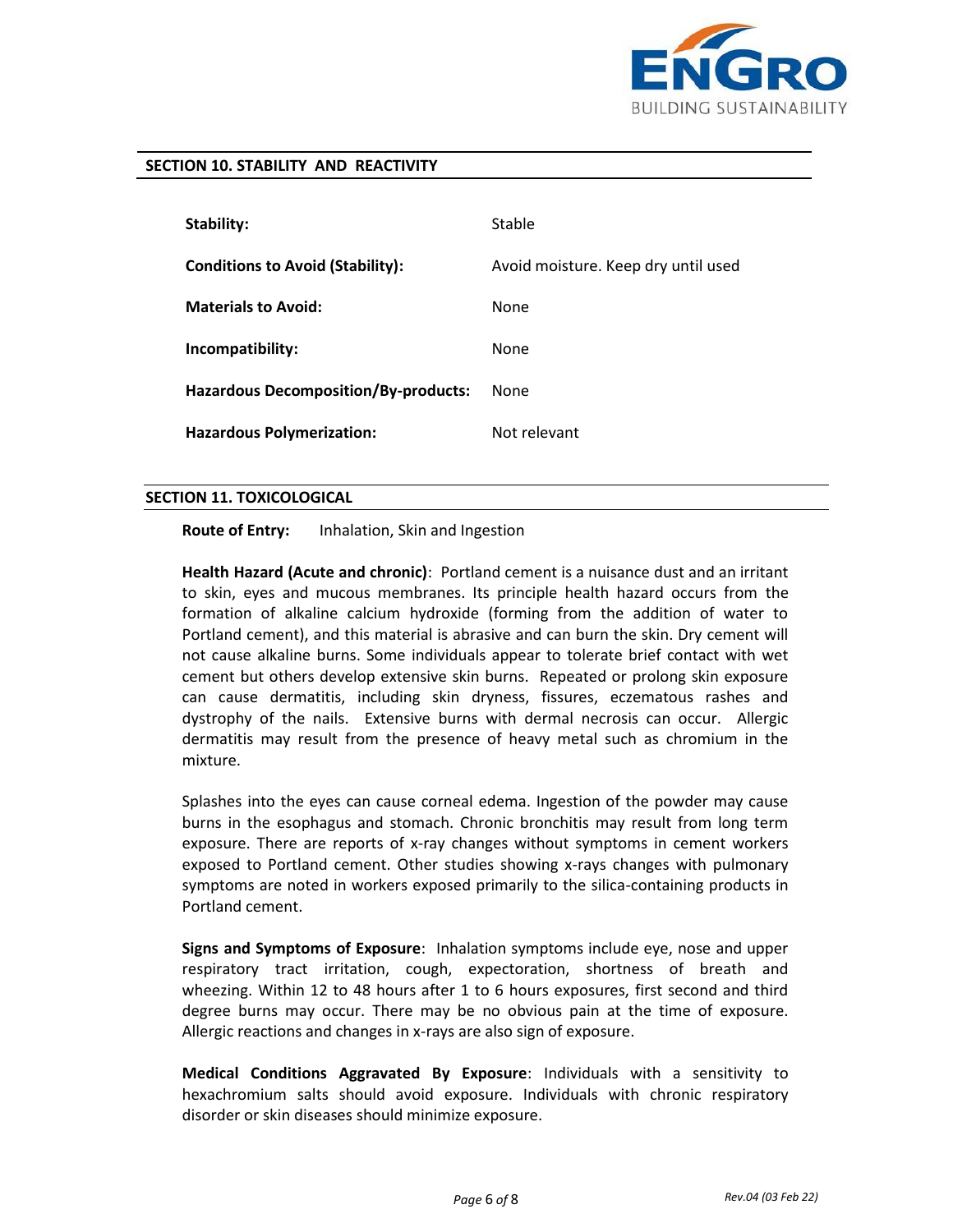

# **Listed as a Carcinogen/Potential Carcinogen**

|                                                                | Yes | <u>No</u> |
|----------------------------------------------------------------|-----|-----------|
| In the National Toxicology Program (NTP) Report on Carcinogens |     | x         |
| In the International Agency for Research (IARC) Monographs     |     | x         |
| By the Occupational Safety and Health Administration (OSHA)    |     |           |

**Explanation Carcinogenicity:** Not relevant

## **SECTION 12. ECOLOGICAL INFORMATION**

For questions regarding Ecological Information refer to contact information in Section 1.

# **SECTION 13. DISPOSAL CONSIDERATIONS**

 **Waste Disposal Method:** Disposal must be in accordance with applicable federal, state, and local laws and regulations (FPN). Material can be returned to container for later use, or it can be disposed of as a common non hazardous material.

# **SECTION 14. TRANSPORT INFORMATION**

The product is not covered by the international regulation on the transport of dangerous goods (IMDG, IATA, ADR/RID) and therefore no classification is required.

#### **SECTION 15. REGULATORY INFORMATION**

For Regulatory information refer to contact EnGro Corporation Limited

#### **SECTION 16. OTHER INFORMATION**

#### **Reference Sources:**

- 1. Genium Publishing Corporation, MSDS No. 718, August, 1990 Hawley's Condensed Chemical Dictionary, 11<sup>th</sup> edition, 1987.
- 2. MSDS Serial Number: BTXYJ, 09 Nov' 90 California Portland Cement Co. US. COLTON.
- 3. In-house test reports of EnGro Central Laboratory